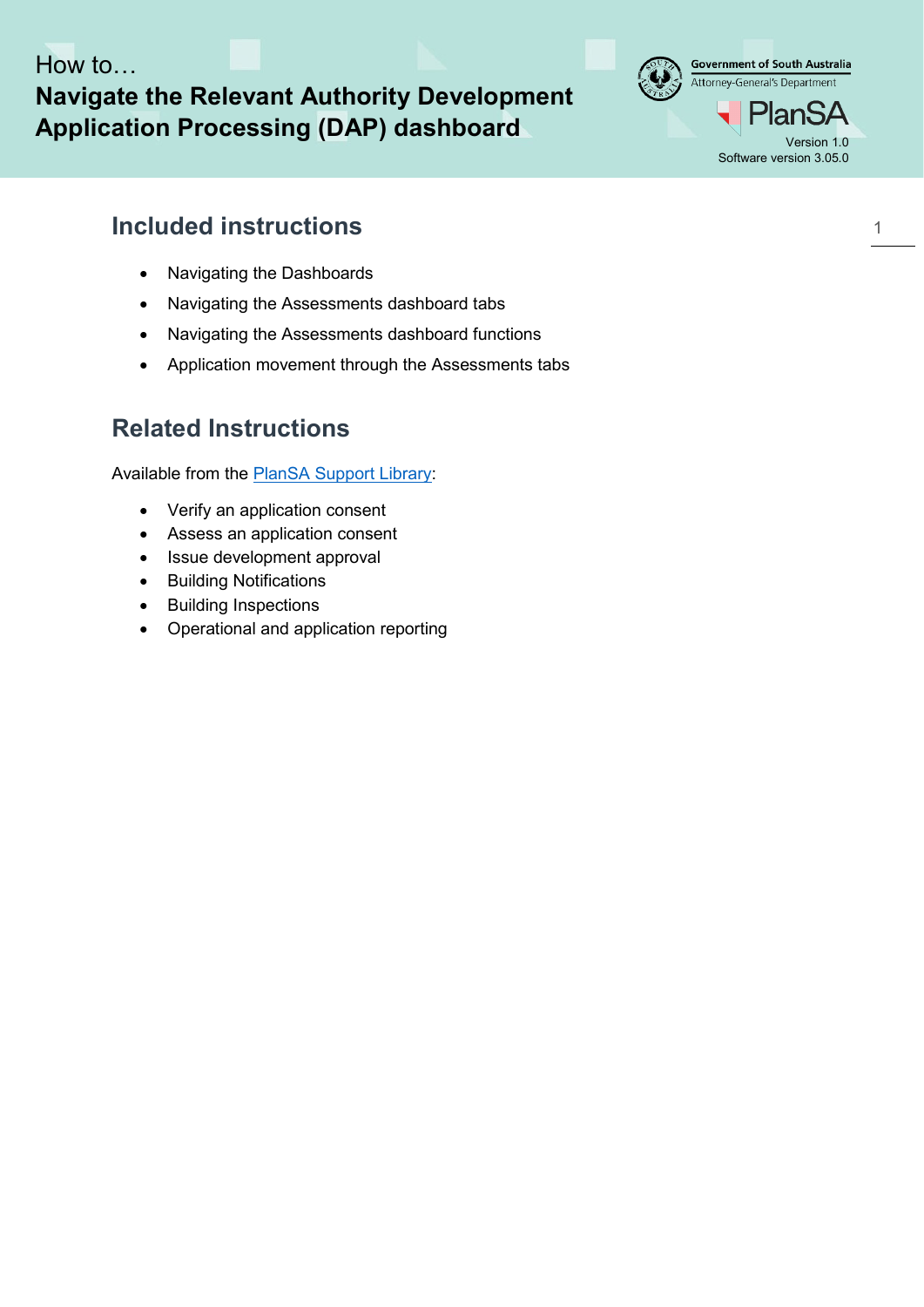## How to **Navigate the Relevant Authority Development Application Processing (DAP) dashboard** Version 1.0



## <span id="page-1-0"></span>**Navigating the Dashboards**

For more information about the DAP dashboard options refer to the numbered items.



The **Assessments** dashboard is where the assessment of an application is performed and development approval is granted. Other tasks carried out in the Assessments dashboard are post assessment activities such as submitting mandatory building notifications and reinspection notifications, and inspections management and recording of inspection outcomes.



The **Your Applications** dashboard is where new applications can be submitted on-behalf of an applicant and/or for your organisation. This option will not show applications assigned to you as the assessing officer (these are available from the **Assessments** option).

For applications submitted 'on-behalf' of an applicant, these applications will no longer be available from **Your Applications** when the applicant 'takes control' as ownership of the application is now with the applicant.



The **Certificate of Occupancy** dashboard is where the relevant authority validates and issues a Certificate of Occupancy (CoO). Visit the PlanSA Support Library and refer to – [Certificate of Occupancy](https://plan.sa.gov.au/about/support_library/certificate_of_occupancy) for more details.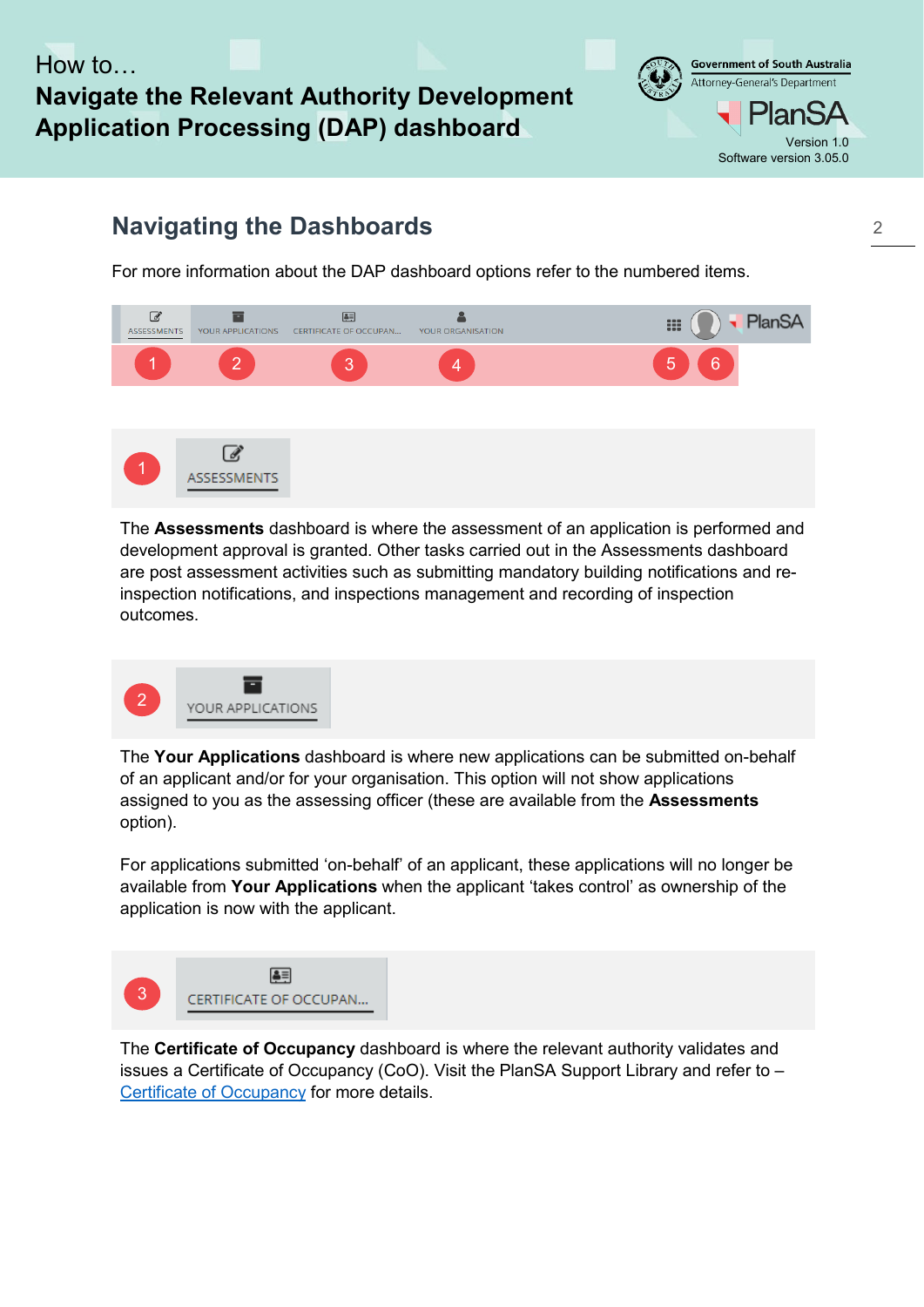

The **Your Organisation** dashboard is 'only' available to individuals who have been assigned the 'Organisation Administrator' role. An Organisation Administrator can maintain the organisation contact details, standard conditions and notes, and user profiles and access.

Visit the PlanSA Support Library and refer to – [Your organisation details, conditions and](https://plan.sa.gov.au/about/support_library/your_organisation)  [notes, and users](https://plan.sa.gov.au/about/support_library/your_organisation) for more details.



The **PlanSA Data Service** option is the gateway to the Section 7 report. Visit the PlanSA Support Library and refer to – [Organisation and application reporting](https://plan.sa.gov.au/about/support_library/operational_and_application_reporting) for more details.

| 6 | PlanSA<br><b><i><u>Francisco</u></i></b> |                                          |  |  |
|---|------------------------------------------|------------------------------------------|--|--|
|   |                                          | Signed in as EPN Twenty                  |  |  |
|   | <b>&amp; PROFILE</b>                     | <b>☆ SETTINGS</b> $\rightarrow$ SIGN OUT |  |  |

The User **Profile** option enables you to 'Sign Out' of the DAP and/or to add a 'Profile' photo. To update your profile details (name and contact details) send a request to your 'Organisation Administrator'. The 'Settings' option changes to 'Email Notifications' is not enabled; although changes can be made within this screen.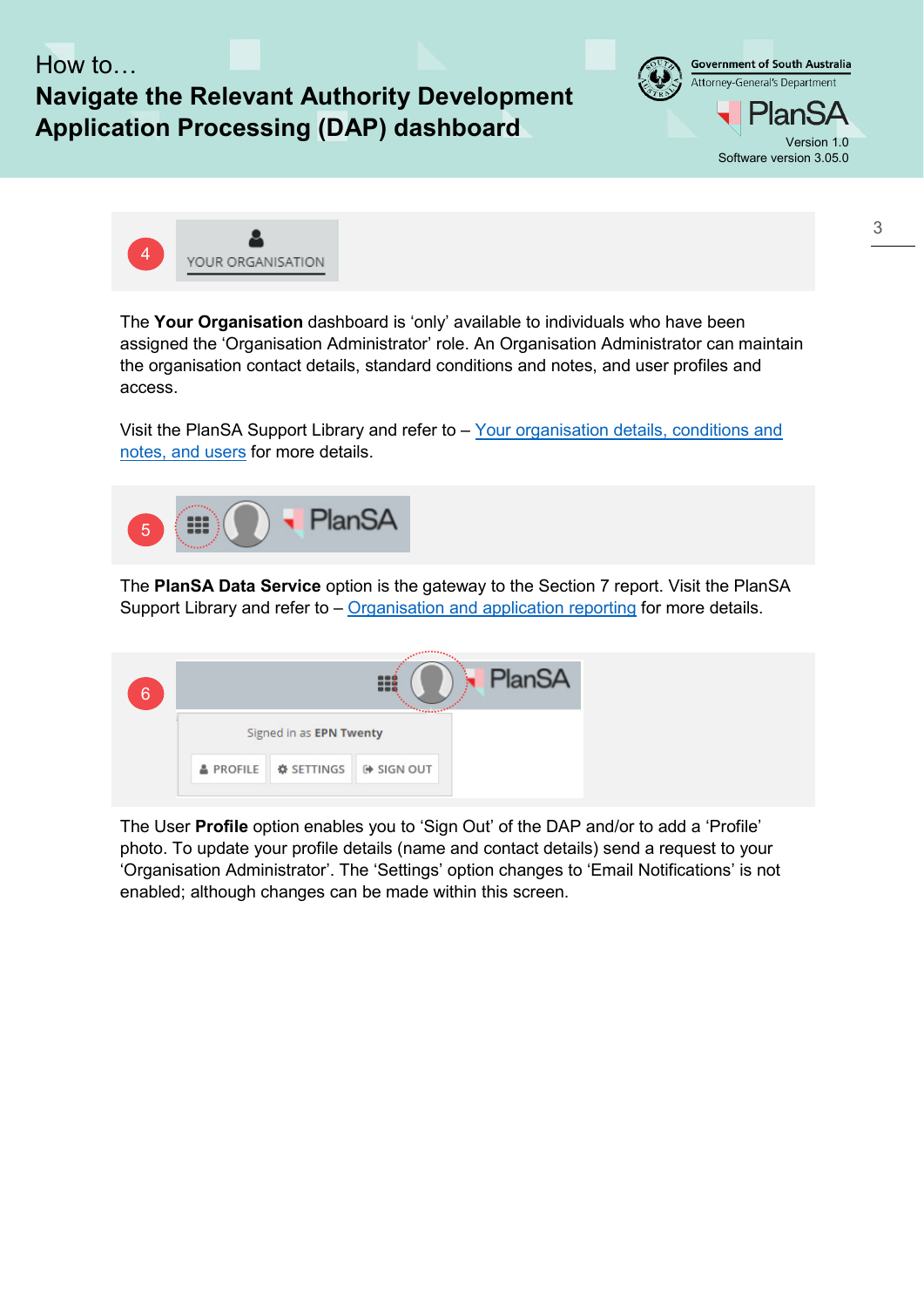## **Navigate the Relevant Authority Development Application Processing (DAP) dashboard** Version 1.0



## <span id="page-3-0"></span>**Navigating the Assessments dashboard tabs**

As a development application progresses through the development approval process the application similarly moves through the **Assessments** tabs. The number shown in brackets indicates the number of applications listed for the entire organisation and not just the ones assigned to you.

#### **FOR YOUR ACTION (17)**

This tab shows the applications with an action to be completed by you (when assigned to you) or by another team member; for example:

- **Start verification**
- Endorse a fee refund
- Acknowledge a fee endorsement
- Evaluate the request for information

Until the action is completed the application will remain visible within this tab. On completion, the application will move to another tab; for example: 'Assessment in Progress', or 'Completed'.

#### **ASSESSMENT IN PROGRESS (37)**

This tab shows applications that are undergoing or pending verification, assessment or development approval.

#### **WAITING (12)**

This tab shows applications with an applicant to complete an action; for example: 'Upload Requested Information', 'Make a Payment', and 'Submit the next Consent / Stage'.

#### **UPCOMING (1)**

This tab shows applications with another relevant authority (e.g., accredited professional, State Planning Commission, Regional Assessment Panel) where you are the relevant authority for the next consent.

#### **COMPLETED (18)**

This tab shows applications that have been 'Granted' or 'Refused' consent, or granted development approval.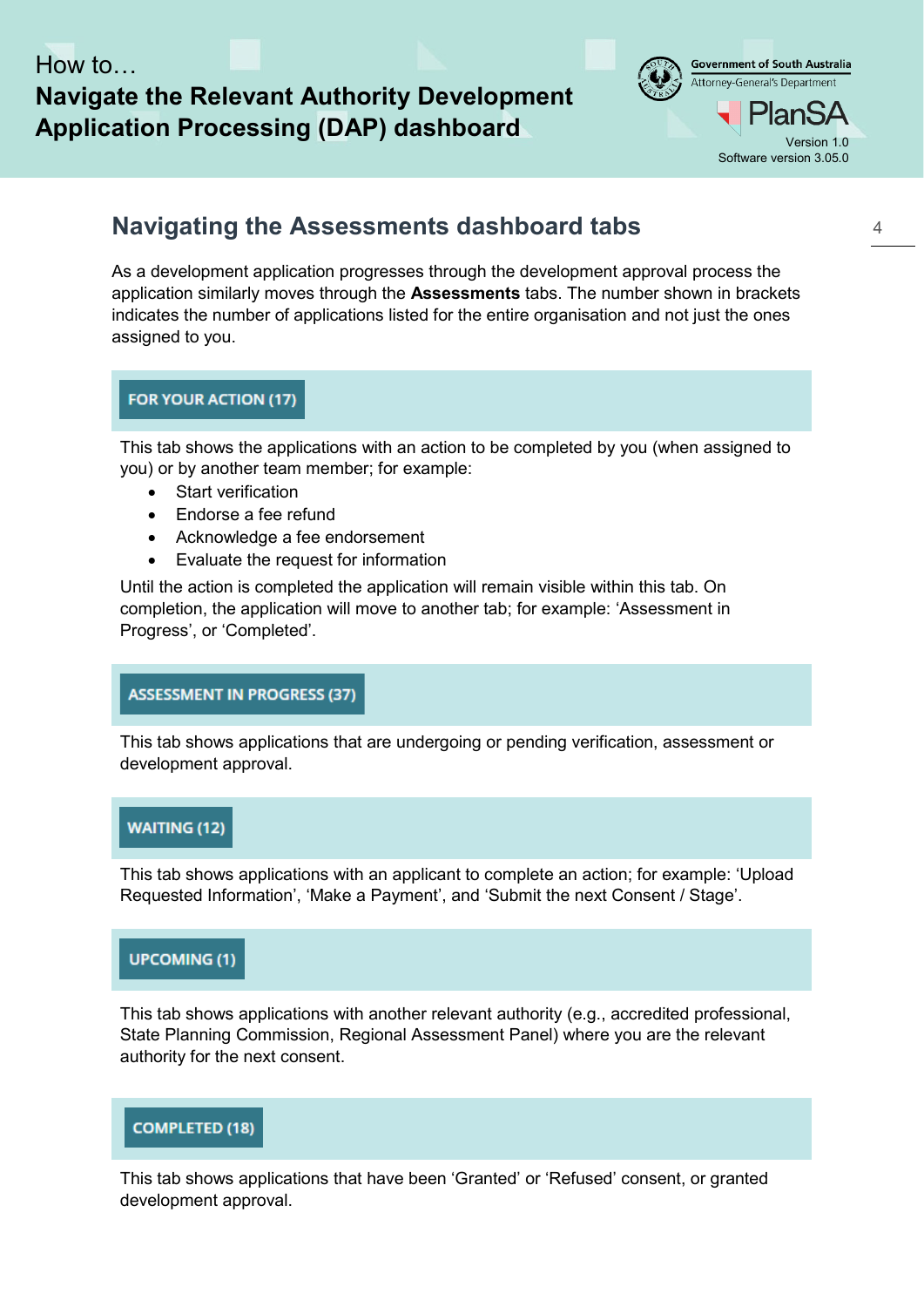## How to **Navigate the Relevant Authority Development Application Processing (DAP) dashboard** Version 1.0



#### **BUILDING NOTIFICATIONS (0)**

This tab shows building notifications awaiting determination if an inspection is required.

#### **RE-INSPECTION NOTIFICATIONS (0)**

This tab shows re-inspection notifications requiring an inspection outcome to be recorded

### <span id="page-4-0"></span>**Navigating the Assessments dashboard functions**

Submit mandatory building notification

This function is visible to both the relevant authority and the applicant to submit building notifications during the commencement and completion of the development construction.

#### Submit mandatory Re-Inspection notification

This function is visible to both the relevant authority and applicant to submit a reinspection notification, which occurs when the building inspector on initial inspection of the building / building work has recorded an 'unsatisfactory' outcome.

#### Inspections

This function is visible only to 'councils' to manage and record inspection outcomes, and create ad-hoc inspections.

# Reporting

This function is visible to 'councils' to manage application timeframes and workload, and is a gateway to the application and statutory reporting in the PowerBI tool.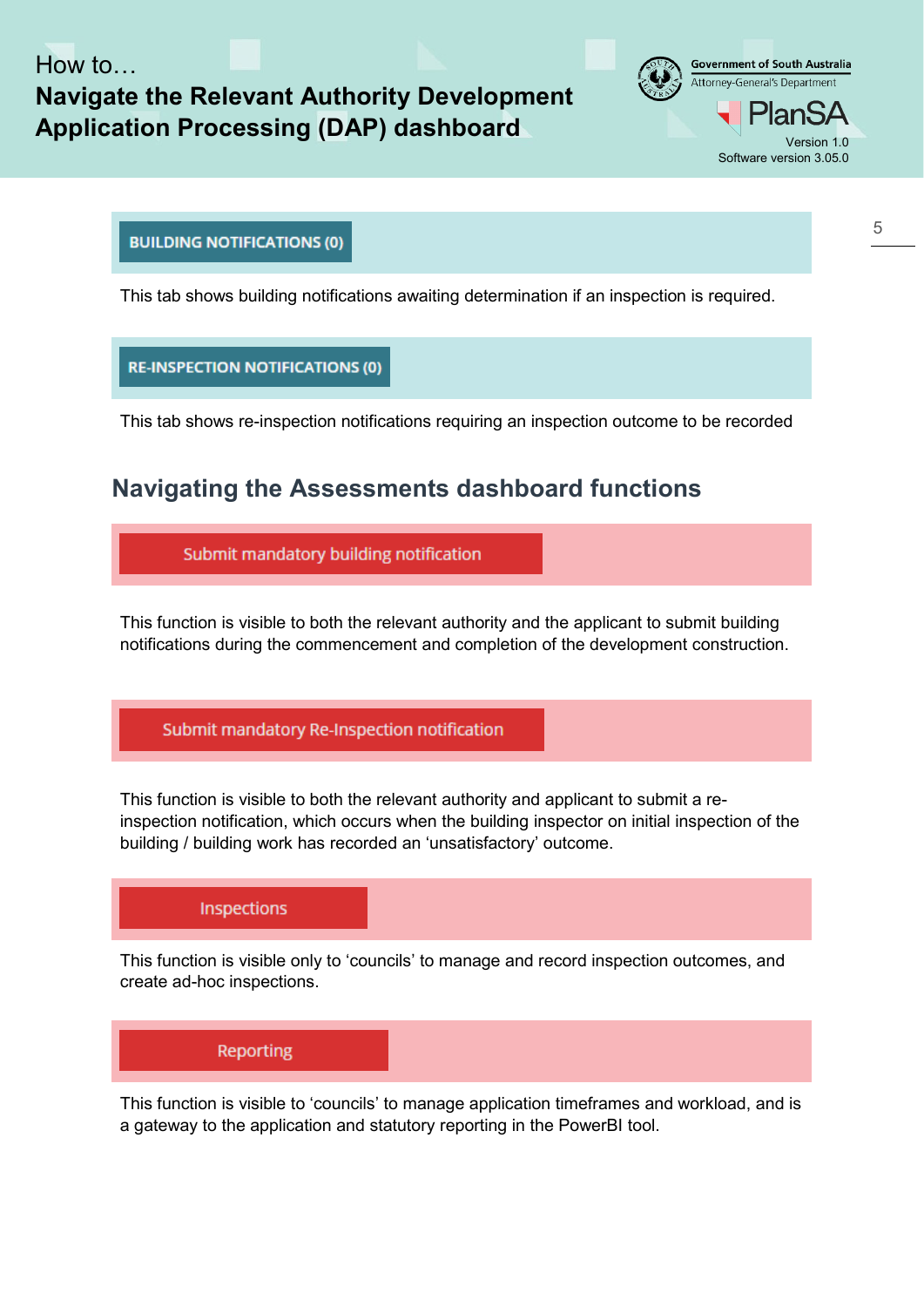# **Navigate the Relevant Authority Development**  Application Processing (DAP) dashboard



## <span id="page-5-0"></span>**Application movement through the Assessments tabs**

During an application's assessment for development approval it may appear in multiple tabs. For example, 'Planning Consent has been completed' will show in the **Completed** tab, while the next action now with you to carry out, such as the 'Building Consent Assessment', will show in the **For Your Action** tab.

Illustrated below are four scenarios that chart the movement of an application through the **Assessments tabs for a relevant authority** and through the **Your Applications tabs for an applicant**.

| Scenario 1<br><b>Relevant Authority requests further</b><br><b>Information (RFI)</b>                          | <b>Relevant</b><br>Authority | Applicant                   |                             |
|---------------------------------------------------------------------------------------------------------------|------------------------------|-----------------------------|-----------------------------|
| <b>Action being performed</b>                                                                                 | <b>Application with</b>      | Application<br>moves to tab | Application<br>moves to tab |
| Applicant informed of the RFI and<br>gathers requested information.                                           | Applicant                    | Waiting                     | For Your Action             |
| Receives the RFI response from the<br>applicant and determines if the RFI has<br>been fully satisfied or not. | <b>Relevant Authority</b>    | For Your<br>Action          | Under<br>Assessment         |
| Yes.                                                                                                          | <b>Relevant Authority</b>    | Assessment in<br>progress   | Under<br>Assessment         |
| No.                                                                                                           | Applicant                    | Waiting                     | For Your Action             |

| Scenario 2<br>With the invoice contact to make a<br>payment     | Relevant<br><b>Authority</b> | Invoice<br>Contact          |                             |
|-----------------------------------------------------------------|------------------------------|-----------------------------|-----------------------------|
| <b>Action being performed</b>                                   | <b>Application with</b>      | Application<br>moves to tab | Application<br>moves to tab |
| Payment request sent to the invoice<br>contact to make payment. | Invoice contact              | Waiting                     | <b>For Your Action</b>      |
| The invoice contact pays the fee<br>advice.                     | <b>Relevant Authority</b>    | For you Action              | Under<br>Assessment         |